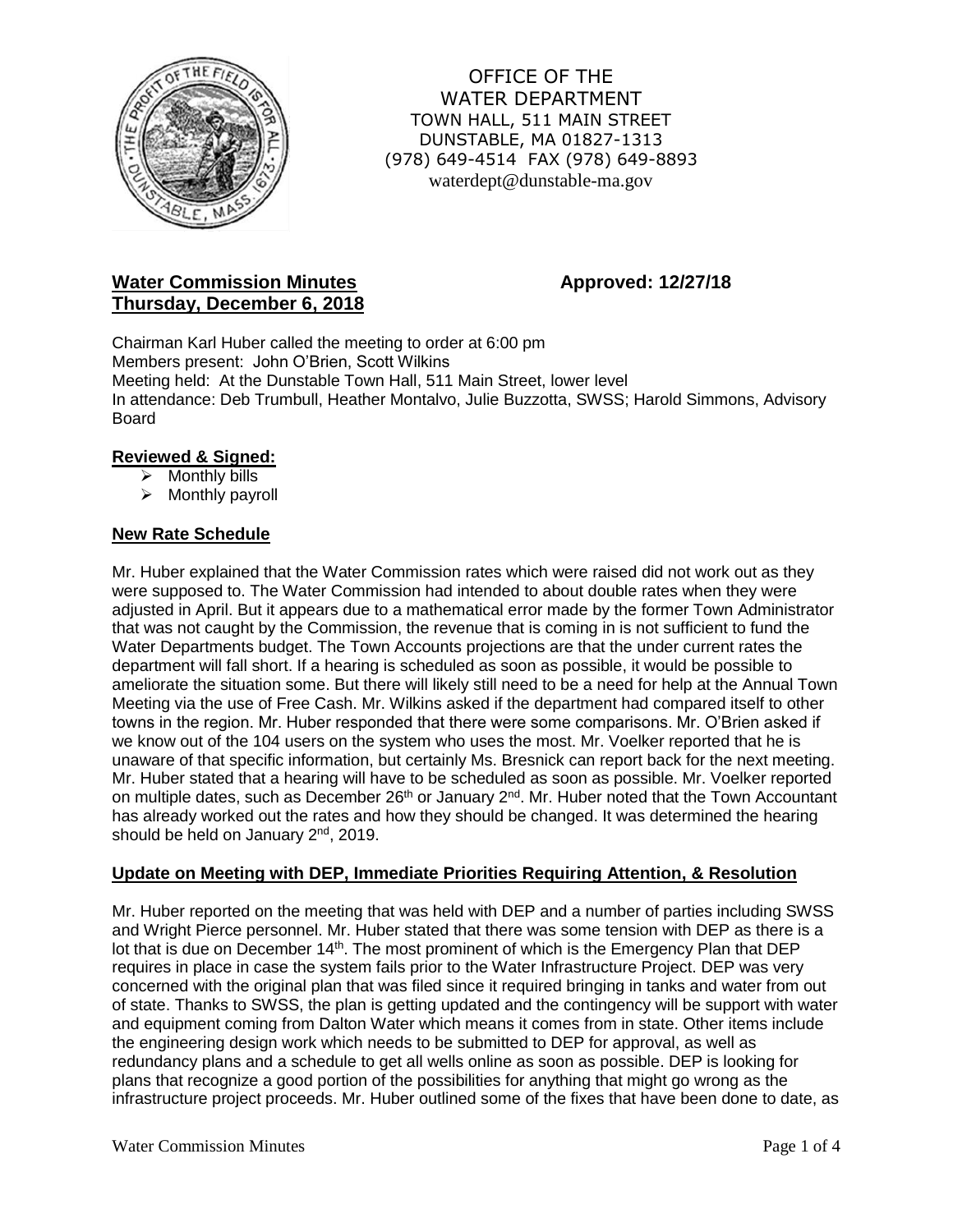well as some failings in getting some things done. Both wells need to be brought online. There have been some issues with pumps and the VFD. Ms. Trumbull noted that SWSS may be able to bring in a person who can help figure out how to solve the issues. This person is an expert who can find the simplest solution. Ms. Montalvo noted that DEP has made it clear that they are getting to the penalty phase, so action needs to be taken immediately. Mr. Huber elaborated that there was no clear thinking on this given the fact that there have been so many cooks in the kitchen in the past few months. Between White Water, Pepperell, and now SWSS, there are a lot of opinions.

The Commission felt confident that what SWSS is recommending is the best path forward at this point. Ms. Trumbull elaborated on some examples of what other towns have done and made the point that when you go with the cheapest option, you often get what you pay for. So, it is often best to find an expert who knows how to make it all gel together and fix things. Mr. Huber than asked if realistically a plan can be given to DEP by this expert in time for December 14<sup>th</sup>. Ms. Trumbull felt confident that her guy can do it. We need a plan and a schedule to satisfy DEP. The most pressing issue is getting all the wells online and working fully. That coupled with the Emergency Plan should go a long way towards assuaging DEP. Ms. Montalvo then turned discussion to where the Dalton equipment and tankers would go as well as where they would buy the water. This prompted discussion about whether the town has emergency hookups to any neighboring towns. Mr. O'Brien responded that sadly there are no such hookups for the system. As for buying water it may be best to talk to either Tyngsborough or Pepperell. Discussion then turned back to sites. There are three options, by the Town Hall, by the Post Office on the MUD, or on private property connected to the Dunstable General Store. The issue with private property would be related to needing written approval from the owners, plus any liability issues with insurance.

Ms. Trumbull then turned discussion back to the location for the equipment and tankers for the Emergency Plan. The Commission favored Town Hall. Discussion then shifted back to the wells. Ms. Trumbull felt that once we have a plan in place we can proceed with relevant testing and other measures. Mr. Simmons asked about the costs of this well work. Ms. Trumbull wasn't certain, but again stressed quality work over lowest cost. Mr. Simmons suggested there has to be a bottom to this, so what has to be done has to be done. Ms. Trumbull then asked about some reports and the work that has to be done. Mr. Huber promised that anything the department can provide, just let us know. Ms. Bresnick is available to help with administrative tasks. Ms. Trumbull was appreciative and outlined what SWSS does in other towns for these kinds of reports. Ms. Montalvo stated she would reach out to Ms. Bresnick for what she needs. Mr. O'Brien then took a moment to ask whether the town could sell water to any neighbors. Mr. Huber stated that the department has proposed it in the past, but the town was opposed. Now it's likely too late as the towns interested have developed their own systems. Ms. Trumbull responded that with tankers and private companies that buy for pools and otherwise that the town could still realistically sell water. Mr. Huber noted some of the challenges with that, but it may be possible. Mr. Wilkins agreed noting that some of the hydrants would be challenging for that need.

## **Infrastructure Project Updates & Daily Operations**

Mr. Wilkins again renewed questions about what the department does if the town doesn't approve the infrastructure project. There are still a lot of questions in Tyngsborough over whether they really can proceed with their plans of drilling more wells, and they could be interested in either buying water from Dunstable or perhaps even purchasing the towns system. Mr. O'Brien noted that in past discussions informally, it was clear that they would want to own the system and take control of it. Mr. Wilkins asked if there is some way to seek out that alternative in the possible event that the voters say no to funding the infrastructure project. Mr. Wilkins felt that Tyngsborough could be interested, should things on their end remain fluid. Mr. Huber stated that anything inter-municipal like that would require a meeting that includes the Board of Selectmen. No matter what is done the wells will require modifications, changes, and repairs. Mr. Simmons noted that the clock is ticking and the town has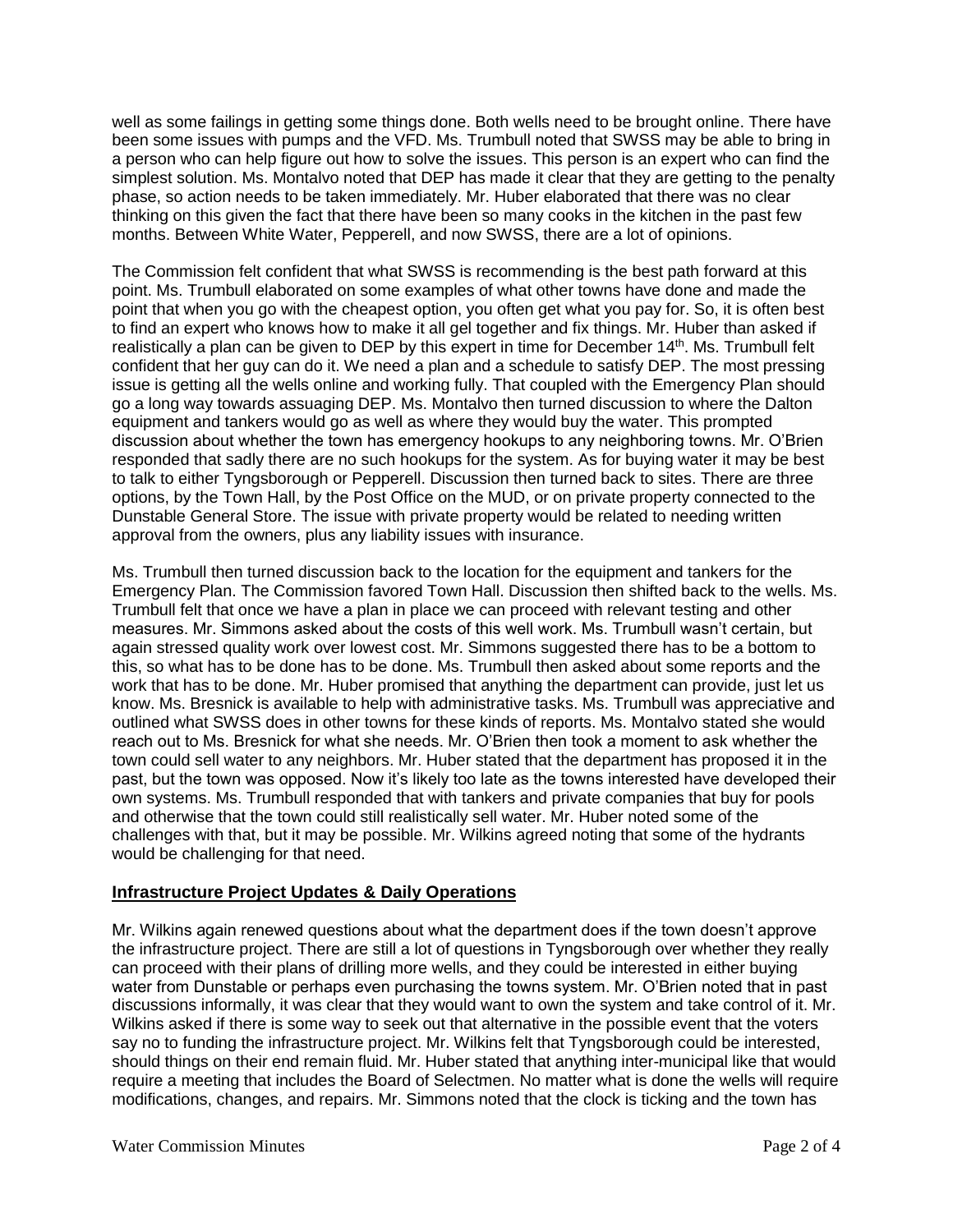already paid for engineering. The Annual Town Meeting in May will come quickly and there have to be plans. Eye brows have been raised at Advisory Board already regarding Water Department's budget problems. All the ducks need to be brought into a row and soon. A lot of things are waiting. Affordable Housing is waiting and so is Highway. Everything is contingent on a solution. Mr. Huber responded that the problems faced have to be resolved by the town no matter what. Mr. Simmons agreed, but stated we have to make decisions on direction and proceed quickly as the voters must be educated if there is any hope of community buy in. Mr. O'Brien suggested he would reach out, assuming the rest of the Commission had no objections, to approaching Tyngsborough to see if they are still interested. Both Mr. Wilkins and Mr. Huber were okay with that. Mr. Wilkins than asked about the borings and whether any ledge was found. Mr. Huber responded there was no ledge, so for that portion of the matter, things can move forward.

This prompted some discussion of Roads Commissions concerns about how the borings were done. Mr. Wilkins then brought discussion back to the education piece. Mr. Simmons voiced the opinion that while much of the necessary information may be available online or elsewhere, most people don't know to look. Some way of informing the public has to be found as it was when the Town Hall renovation was done. Mr. Huber asked about Capital Planning and whether they could be of help. Mr. Voelker noted that the Capital Planning Committees job is to vet department needs and provide that information to Advisory Board for decision making in relation to the budget. Mr. Simmons generally agreed noting that they put together a plan and a report for the Annual Town Report, and what goes on the plan cannot always be funded. Mr. O'Brien noted that the infrastructure project has failed before voters more than once. The issue is that the town cannot refuse to do this as the Commonwealth will force the matter. That could be catastrophic to the town financially. Mr. Huber felt that a lot of this can be helped by getting information out, and having DEP come to the Annual Town Meeting. It must be made clear that this project has to happen, and if it doesn't DEP will fine the town and force a resolution that may be far more expensive than what is being proposed. Mr. Simmons than turned discussion to the issue of operations and the budget. He cautioned the department not to spend money it doesn't have. So, in light of the budget, the department must be careful. Mr. Huber responded that unfortunately, some of the expenses being faced have to be done as DEP is requiring them. Like this well issue that DEP wants resolved. Discussion on this topic ended there.

# **Raco Alarm Systems Issues**

Mr. Huber gave an update. There have been issues with the communication of the system. The system has been troubleshooted but to no avail. The circuit board has been pulled and sent to Raco to check. The board thankfully was under warranty and as it turns out it was a bad board. So, a new board is being sent. DEP had concerns, but the board thankfully made it quickly and the new circuit board has been installed by SWSS already. Raco will repair the old board for free and send it in as a backup. The department will pay for the new circuit board and this will help ensure that this kind of problem won't persist.

## **Water RFP**

Mr. Huber reported that the Water RFP has been sent out to several parties, including SWSS and is due on December 7<sup>th</sup>, 2018. Mr. Voelker reported that three entities including SWSS have requested the RFP. Mr. Simmons than asked what the process will be. Mr. Huber outlined it a bit along with Mr. Voelker who gave some background on who the procurement process works.

## **Outstanding Customer Bill Discussion**

A bill was provided to the homeowners at 92 Pleasant Street for water usage after a pipe burst this past winter while the house was unoccupied. The situation was not discovered until late March. The